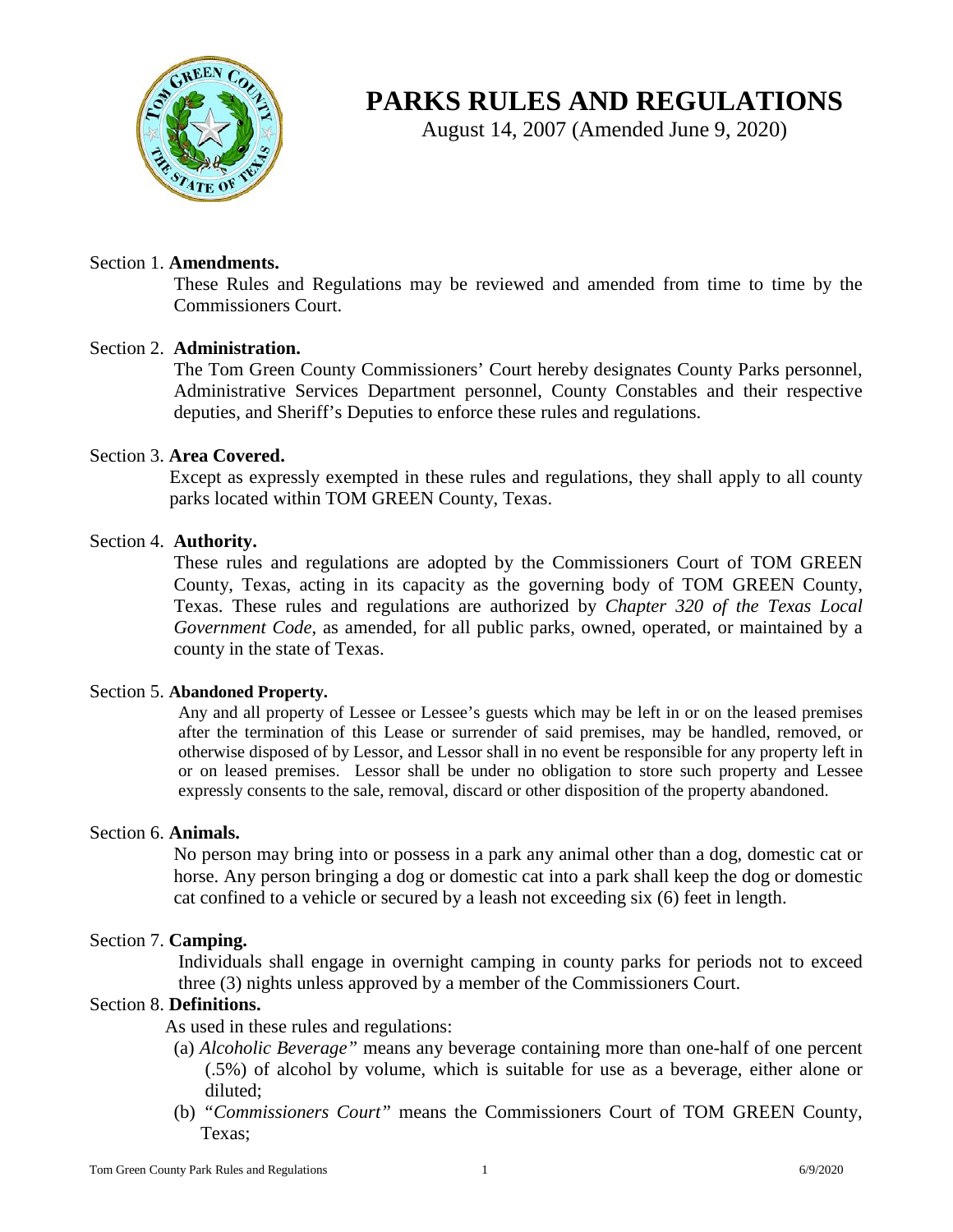- (c) *"County"* means TOM GREEN County, Texas;
- (d) *"Explosives"* means any chemical compound or mixture that is commonly used or intended for the purpose of producing an explosion;
- (e) "*Individual"* means a human being;
- (f) *"Light truck"* means any truck with a manufacturer's rated carrying capacity not to exceed two thousand (2,000) pounds and is intended to include those trucks commonly known as pickups, panel delivery trucks, carry-all trucks, and vans;
- (g) *"Music"* means sound provided by band(s), D. J.(s), radio, etc.:
- (h) *"Noise"* means any loud, unusual, or raucous sound(s), in excess of 85 decibels;
- (i) "*Park"* means a park owned, operated, or maintained by TOM GREEN County for recreation and enjoyment by the general public;
- (j) *"Park Director"* means the individual named or designated as the Director of all county owned parks by the County Commissioner' Court;
- (k) *"Peace Officer"* means a peace officer as defined in Tex. Code Criminal Procedure Anointed, article 2.12, as amended;
- (l) *"Person"* means any individual, group of individuals, organization, corporation or other legal entity, but does not include TOM GREEN County employees;
- (m)*"Pet"* means a domesticated animal kept for pleasure rather than utility;
- (n) *"Road"* is any road maintained or controlled by the County for public passage for vehicles within a park;
- (o) "*Special event"* means a special, organized activity intended for more than fifty (50) individuals to share a common purpose as a group;
- (p) *"Vehicle"* means every device in, upon, or by which any individual or property may be transported or drawn upon a road except a device moved by human power;
- (q) *"Weapon"* means a rifle, bow and arrow, club, handgun, firearm, illegal knife, shotgun, short-barrel firearm, gas gun or gas pistol, BB gun or BB pistol, pellet gun or pellet pistol, zip gun, sling or sling shot, and includes those objects defined as weapons or prohibited weapons in Chapter 46 of the Texas Penal Code, as amended; and
- (r) *"Wildlife"* means living things that are neither human nor domesticated.

# Section 9. **Dumping and Littering.**

The disposal of rubbish in any manner other than by depositing it in trash cans provided for this purpose; the willful destruction of or damage to or theft of county property; the creation of any hazard to persons or things; and the climbing upon plant bedding areas or any part of a public building, is prohibited. No person shall bring into a park any trash, refuse, or waste material with the intent to deposit it in the park.

## Section 10. **Effect on Existing Law.**

These rules and regulations are in addition to, and not in lieu of, all federal and state laws, rules, and regulations applicable within a park.

## Section 11. **Effective Date.**

These Rules and Regulations shall become effective on Tuesday, August 14, 2007. All previously adopted Rules and Regulations are superseded and repealed effective the same date.

#### Section 12. **Enforcement.**

Members of the TGC Sheriff's Department or any County Constable or his designee shall be authorized to remove any person who violates any of these rules and regulations from a county owned park. In addition to removal from the park, charges may be filed against a violator under Section 27.

#### Section 13. **Explosives.**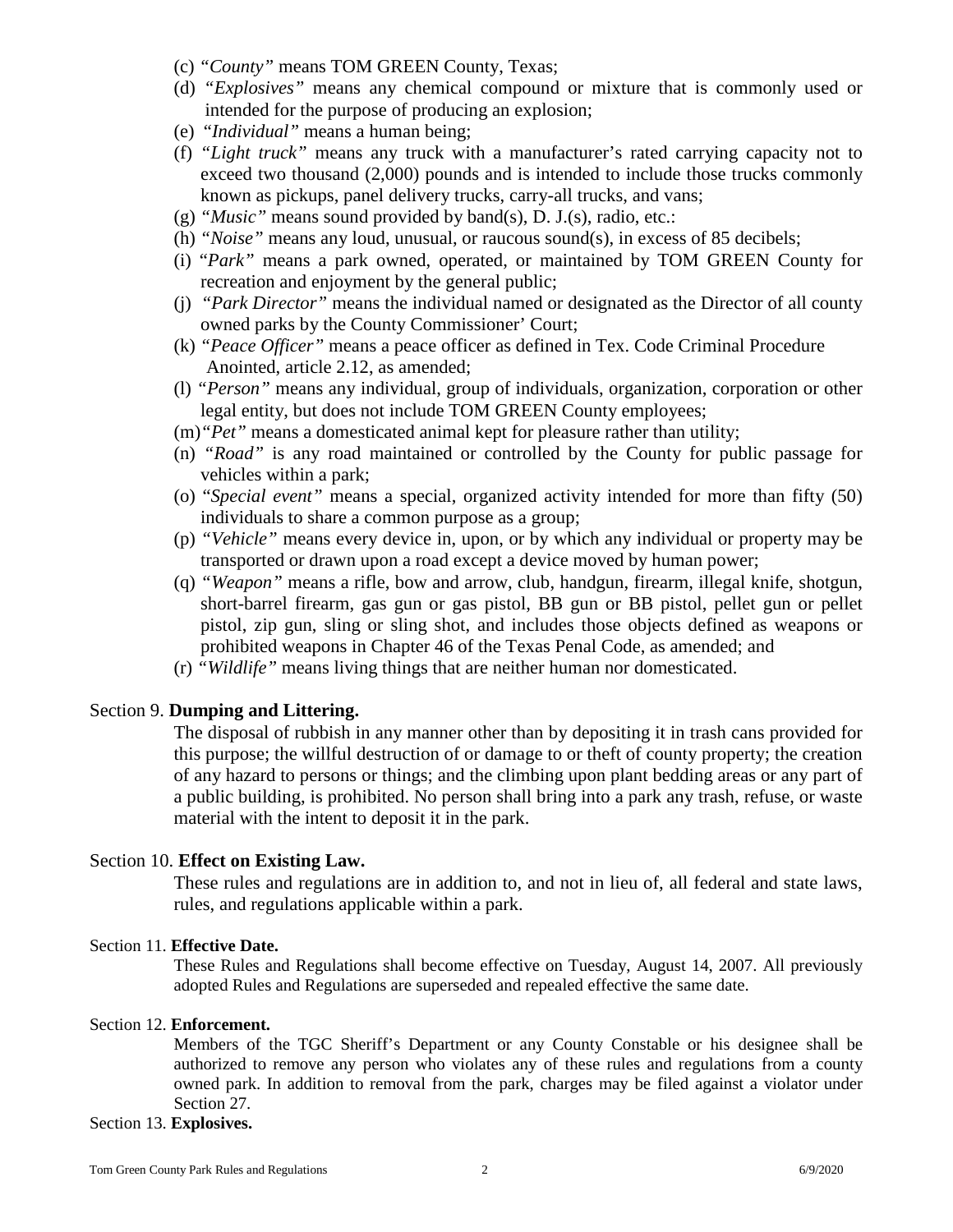No person may possess gunpowder or other combustibles, explosives, or fireworks within a Tom Green County Park. The only exception shall be the discharge of fireworks for Independence Day (July 4th) Public Celebrations and shall require written approval of the Tom Green County Commissioners' Court not less than for (4) week prior to the event.

Note: This provision does not apply to gasoline and other petroleum products in fuel tanks of motor vehicles nor to petroleum products intended to be used as fuel for cooking.

## Section 14. **Fires.**

Except in designated areas, no person may light, build, or maintain a fire within a park other than within a camp stove or barbecue pit. This rule does not apply to the lighting, burning, or smoking of a cigar, cigarette, or pipe used for the smoking of tobacco.

## Section 15. **Glass Beverage Containers.**

No person shall use or possess any glass containers in any park.

## Section 16. **Music.**

No music (including car stereo or loud speaker systems) shall be played later than midnight on Friday or Saturday night, or later than 10 p.m. Sunday thru Thursday nights.

#### Section 17. **Offense.**

In accordance with Texas Local Government Code § 320.0455, a violation of these Rules and Regulations is an offense punishable as a Class C misdemeanor.

## Section 18. **Park Use.**

No person shall use any area or facility or a park for any purpose other than for the purpose for which it was designed or designated.

#### Section 19. **Plant Life.**

No person shall willfully destroy or remove any tree, shrub, vine, wildflower, grass, fern, moss, leaves, cones, or dead or downed wood within a park.

#### Section 20. **Posting.**

These Rules and Regulations shall be conspicuously posted at or near the entrance of all County parks.

## Section 21. **Severability.**

The provisions of these rules and regulations are severable. If any word, phrase, clause, sentence, section, provision, or part of these rules and regulations should be held invalid or unconstitutional, it shall not affect the validity of the remaining provisions, and it is hereby declared to be the intent of the Commissioners Court that these rules and regulations would have been adopted as to the remaining portions, regardless of the invalidity of any part.

#### Section 22. **Solicitation and Sale of Goods and Services.**

The solicitation or the sale of goods and services are prohibited unless the person receives prior written approval of the Tom Green County Commissioners Court.

# Section 23. **Special Conditions or Restrictions:**

(a) A person who desires to use one of the facilities below must make a reservation, pay the appropriate user fee, and furnish the appropriate deposit for cleanup costs and damages, if any, to County property. The user fee and cleanup deposit shall be based on the following schedule: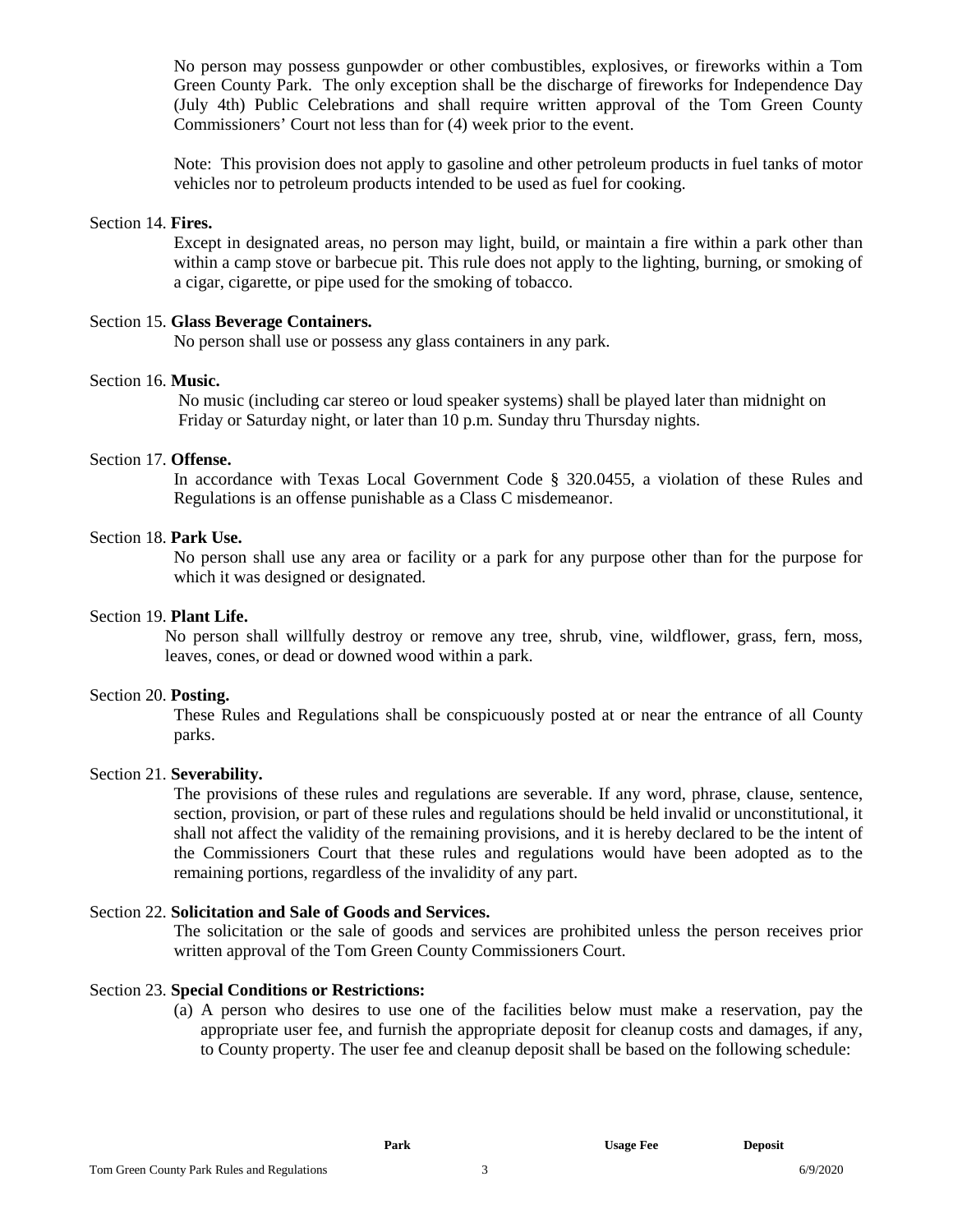| Harper – Water Valley Large Building | \$30  | \$125     |
|--------------------------------------|-------|-----------|
| Harper – Water Valley Small Building | \$25  | \$125     |
| Harper – Utility Hookups             | \$20  | NA.       |
| <b>Vancourt Community Building-</b>  | \$100 | \$125     |
| Commercial Use                       |       |           |
| <b>Vancourt Community Building</b>   | \$50  | \$125     |
| Non-Commercial Use                   |       |           |
| Mereta Community Building            | \$25  | \$125     |
| Foster – Pavilion, electricity       | \$25  | \$125     |
| Veribest Pavilion, electricity       | \$10  | <b>NA</b> |

(b) A person who desires to use the facility must make a reservation and furnish a deposit of one hundred twenty-five dollars (\$125) for cleanup costs and damages, if any, to County property. If the facility and surrounding area is not cleaned or if the facility or its furnishings are damaged, the Park Director and the Administrative Services Director shall assign a fee per incident when determining the amount necessary to compensate the County for the cost and expense of remedying the default. This amount shall be deducted from the deposit and the balance, if any, shall be refunded to the person who paid the deposit.

In addition, the person who makes the reservation for a special event must employ and pay a minimum of one peace officer to provide security for an event which may involve 100 or individuals.

The Park's Precinct Commissioner may waive the security deposit or fee at their discretion.

(c) Alcoholic beverages may be consumed at the following named facilities only if it is noted on the rental contract that alcoholic beverages will/may be consumed at the facility during the rental period, and a security contract noting this fact is presented with the reservation.

| Park                                         | Park                               |
|----------------------------------------------|------------------------------------|
| Harper Park in Water Valley - Large Building | <b>Vancourt Community Building</b> |
|                                              | Non-Commercial Use                 |
| Harper Park in Water Valley - Small Building | <b>Mereta Community Building</b>   |
| Vancourt Community Building-                 | Foster – Pavilion, electricity     |
| Commercial Use                               |                                    |
| <b>Vancourt Community Building</b>           | Veribest Pavilion, electricity     |
| Non-Commercial Use                           |                                    |

(d) However, NO alcohol may be consumed at or within 100 feet of the Pugh Park Baseball Complex during any games held by any youth baseball league.

#### Section 24. **Special Events.**

No person shall solicit for, hold, or sponsor a special event in a park or park facility without the prior written permission of the County. The county will require the provision of liability insurance which holds Tom Green County harmless and provides coverage in the amounts of \$100,000 for injury or death to one person, \$300,000 for injury or death to more than one person and \$100,000 for injury or damages to property in any one accident or occurrence, and the furnishing of one or more peace officers, depending on the size of the special event, for security. A renting organization shall provide a Certificate of Insurance naming Tom Green County as an additional insured with a waiver of subrogation.

#### Section 25. **Special Provisions.**

The following special provisions shall apply: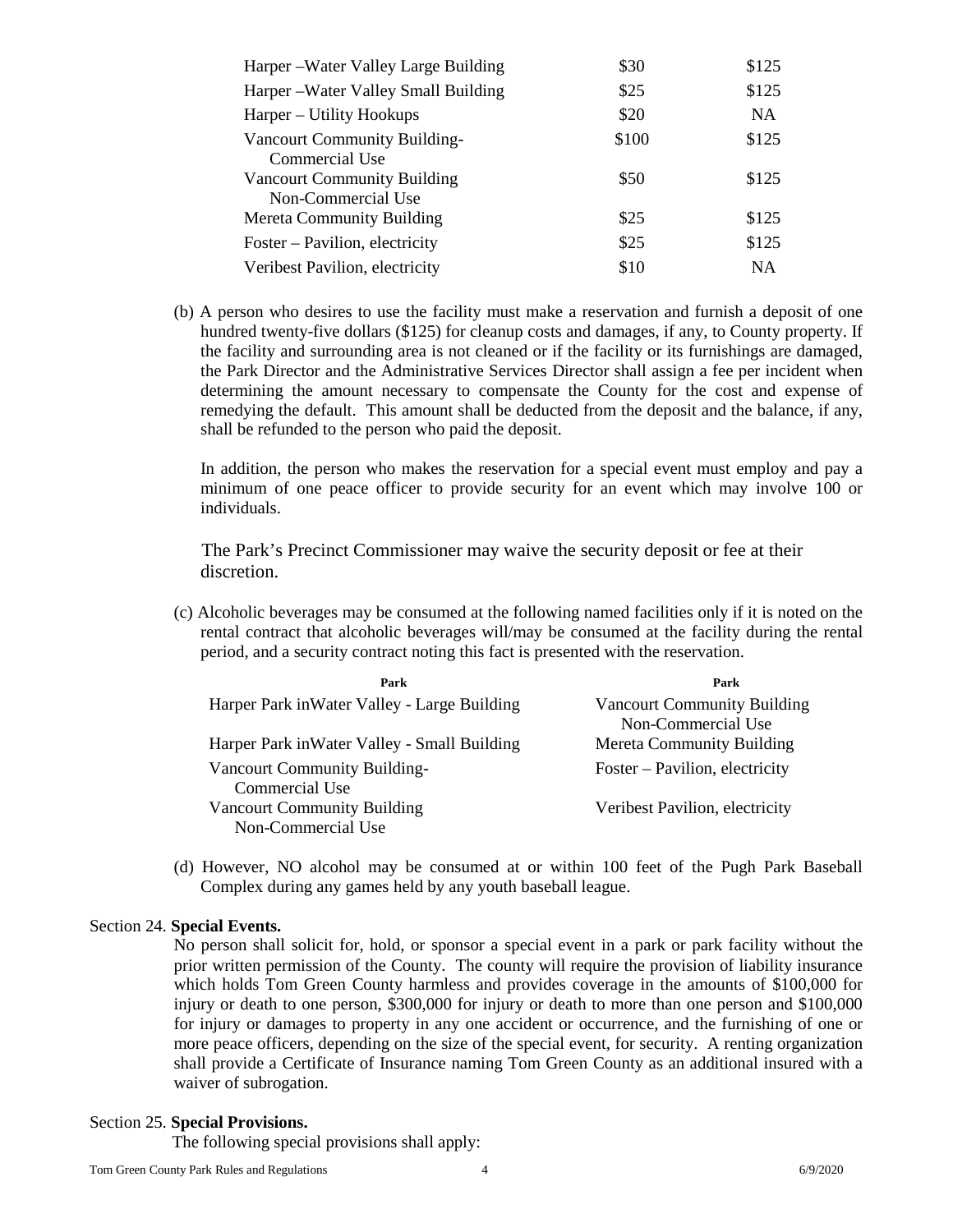(a) Balloons, moonwalks, or piñatas are allowed without prior approval of the Tom Green County Commissioners' Court.

 However, their use should be noted on the rental agreement form. Debris from the aforementioned shall be removed from park prior to return of deposit or the cost of removal will be deducted from deposit.

(b) Weddings are allowed without prior approval of the Tom Green County Commissioners' Court. However, debris from the aforementioned shall be removed from park prior to return of deposit or the cost of removal will be deducted from deposit.

#### Section 26. **Use of Loudspeakers.**

Use of loudspeakers within a park shall be governed by Penal Code  $\S$  42.01(a)(5) and (c), Disorderly Conduct.

## Section 27. **Vehicles.**

- (a) No person shall operate a vehicle within a park except on the roads or parking lots within the park. Operation of a vehicle on the shoulder of the road will be permitted only if the driver is parking on the shoulder of the road or is driving a previously parked vehicle from the shoulder of the road to the paved portion of the road. Note: This provision does not apply to park maintenance or patrol vehicles.
- (b) No person shall operate a truck within a park. This provision does not apply to light trucks or trucks making deliveries of materials, supplies, and equipment purchased or rented by the County.
- (c) No person shall operate a vehicle in a park at a speed in excess of the posted speed limit of 15 MPH.
- (d) No person shall cause a vehicle to be parked within a park except in a designated parking area. Vehicles parked on the shoulder of a road in designated areas must be parked parallel to the road.
- (e) No person shall leave a vehicle unattended in excess of twenty-four (24) hours, at any given time, unless one of the officers named in Section 2 is notified and prior written approval is granted. Vehicles remaining within a park for which approval has not been granted will be towed away and placed in storage by the appropriate peace officer at the owner's expense.

#### Section 28. **Water Removal.**

No water shall be taken for commercial, residential or non-park use, from hydrants or faucets located in county owned parks. No water shall be diverted, for commercial, residential or non-park use, from rivers, creeks, or streams that run through county owned parks. Volunteer Fire Departments shall be exempt from this provision during emergency occurrences or training exercises.

#### Section 29. **Weapons.**

No person, other than a peace officer, may carry or discharge a weapon within a park, except for a special event for which weapons are expressly authorized in writing by the Tom Green County Commissioners' Court.

#### Section 30. **Wildlife.**

- (a) No person shall willfully harm, harass, trap, confine, catch, or possess any wildlife within a park.
- (b) Fishing in accordance with State of Texas laws and regulations shall be permitted within all county parks, except as specifically prohibited.

#### **General Conditions or Restrictions:**

Any person 18 years or older may reserve a pavilion or other designated park facility (*i.e., building, or community center)* by calling, writing, emailing, or appearing in person to submit a request to the TGC Administrative Services Department Monday - Friday, between the hours of 8:00 a.m. to Noon and 1 p.m. to 5:00 p.m.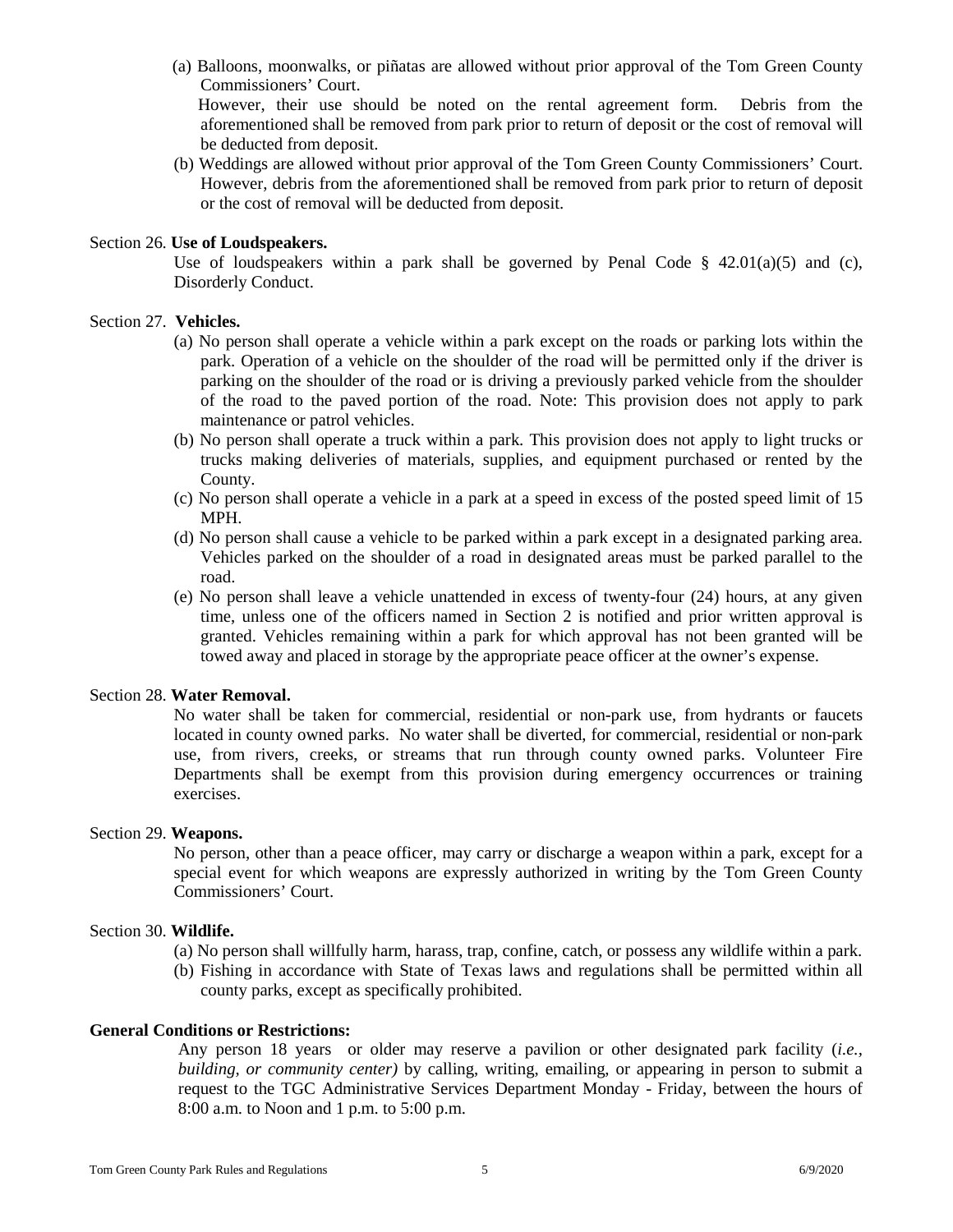- (1) Use of the pavilion or other park facility will be approved by the Administrative Services Department on a first-come, first-serve basis.
- (2) Written requests must be received at least ten (10) business days prior to but not more than six (6) months before proposed date(s) of building or pavilion use. Request must be made in person if renting with less than 10 days notice.
- (3) No person shall be entitled to continuous use of a park or park facility for more than three nights unless approved by a member of the Commissioners Court.
- (4) No person shall be allowed exclusive use of any county park for any reason without prior approval of the Tom Green County Commissioners Court.
- (5) Facilities shall be left in clean and undamaged condition at termination of rental period.
- (6) No water shall be removed for commercial, residential, or non-park use. Volunteer Fire Departments shall be exempt from this provision during emergency occurrences or training exercises.